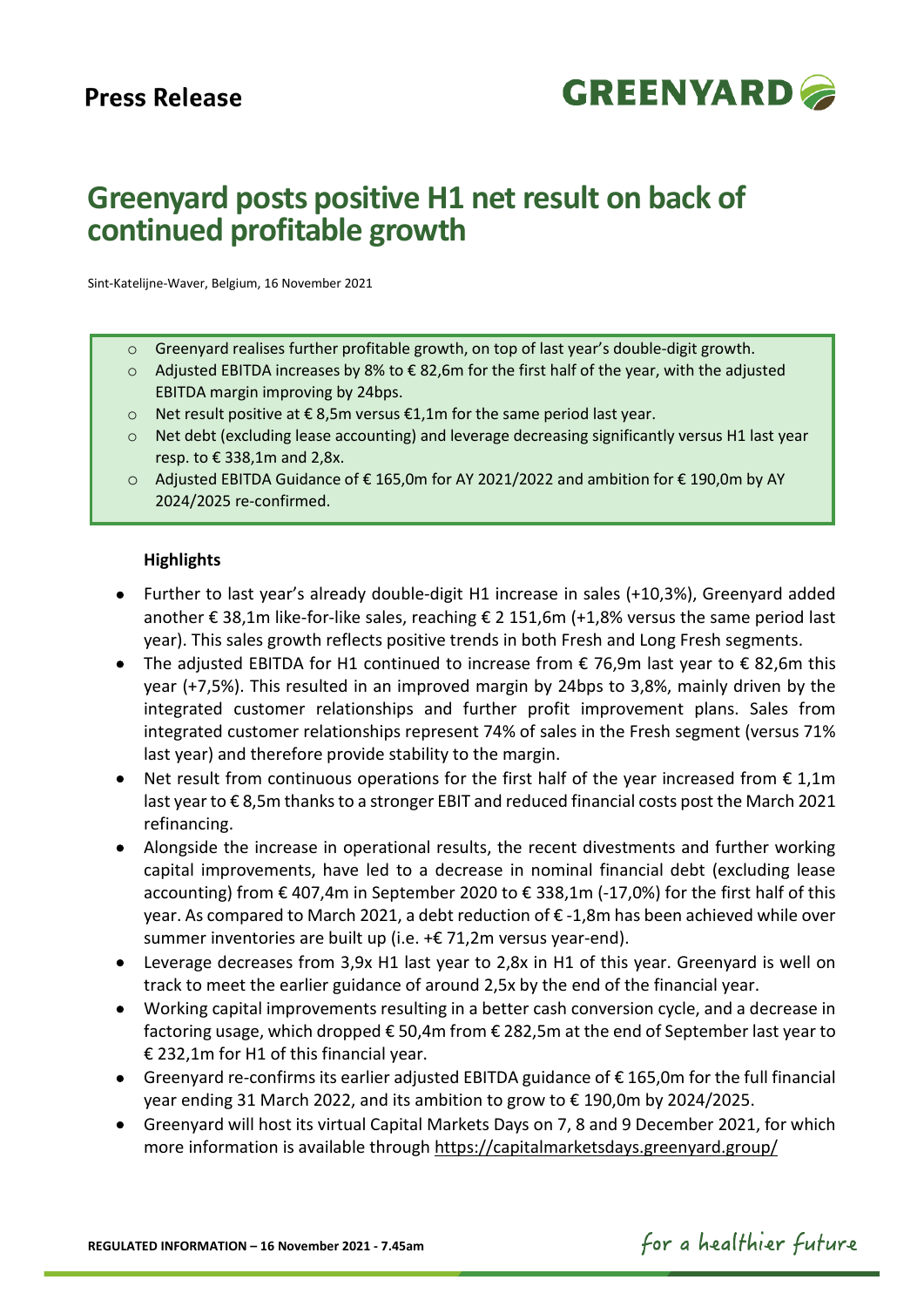• On the H1 financials, a live webcast will be hosted today. This can be accessed by visiting the [following link](https://globalmeet.webcasts.com/starthere.jsp?ei=1511605&tp_key=f09e2eb021) or via telephone: +32 2 588 50 96, Passcode: 44019026#. The call begins promptly at 2:00pm (CET).

**Hein Deprez, co-CEO:** *"The financial results of this first half year underpin the successful roll-out of our strategy. We will continue to build and leverage our unique position in the healthy food ecosystem. Greenyard is in both segments right at the heart of the current transition towards moreplant-based diets. Our integrative commercial strategy is the way of the future, and combined with our permanent efficiency improvement programs, leads to stable financial performances. Going forward, we truly have a unique opportunity to contribute to an enhanced health for current and future generations, and for the planet."* 

**Marc Zwaaneveld, co-CEO***: "This first half year, we continued the same path of sustainable and profitable growth, further building on last year's double-digit growth. We demonstrated strong cost leadership, and at the same time we committed to impactful investments to ensure long-term and relevant growth for our company. We will accelerate investing in further digitisation and automation, fully embedding it into our operations. Greenyard is well-positioned to add value in the entire value chain, and to further unlock the power of plant-based food. We are set to reach our earlier guidance of adjusted EBITDA, for the current accounting year, of €165,0m, and stable growth in the years to come."*

#### **1. Key financials – continuing progress**

#### **Figure 1 – Key financials**

| Key financials (in $\epsilon$ '000 000)    | H1 21/22    | H1 20/21   | <b>Difference</b> |
|--------------------------------------------|-------------|------------|-------------------|
| Sales (reported)                           | 2 190,5     | 2 172,6    | 0,8%              |
| Sales (like-for-like)                      | 2 1 5 1 , 6 | 2 1 1 3 .5 | 1,8%              |
| <b>Adjusted EBITDA</b>                     | 82,6        | 76,9       | 7,5%              |
| Adjusted EBITDA-margin %                   | 3,8%        | 3,5%       |                   |
| Net result continuing operations           | 8,5         | 1,1        |                   |
| EPS continuing operations (in $\epsilon$ ) | 0,16        | 0,02       |                   |
|                                            |             |            |                   |
| NFD (excl. lease accounting)               | 338,1       | 407.4      | $-17.0%$          |
| Leverage                                   | 2,8         | 3,9        |                   |

**Sales.** Greenyard achieved a 1,8% increase in sales (on a like-for-like basis) after last year's doubledigit sales growth. Group sales increased year-on-year by € 38,1m, up from € 2 113,5m to € 2 151,6m.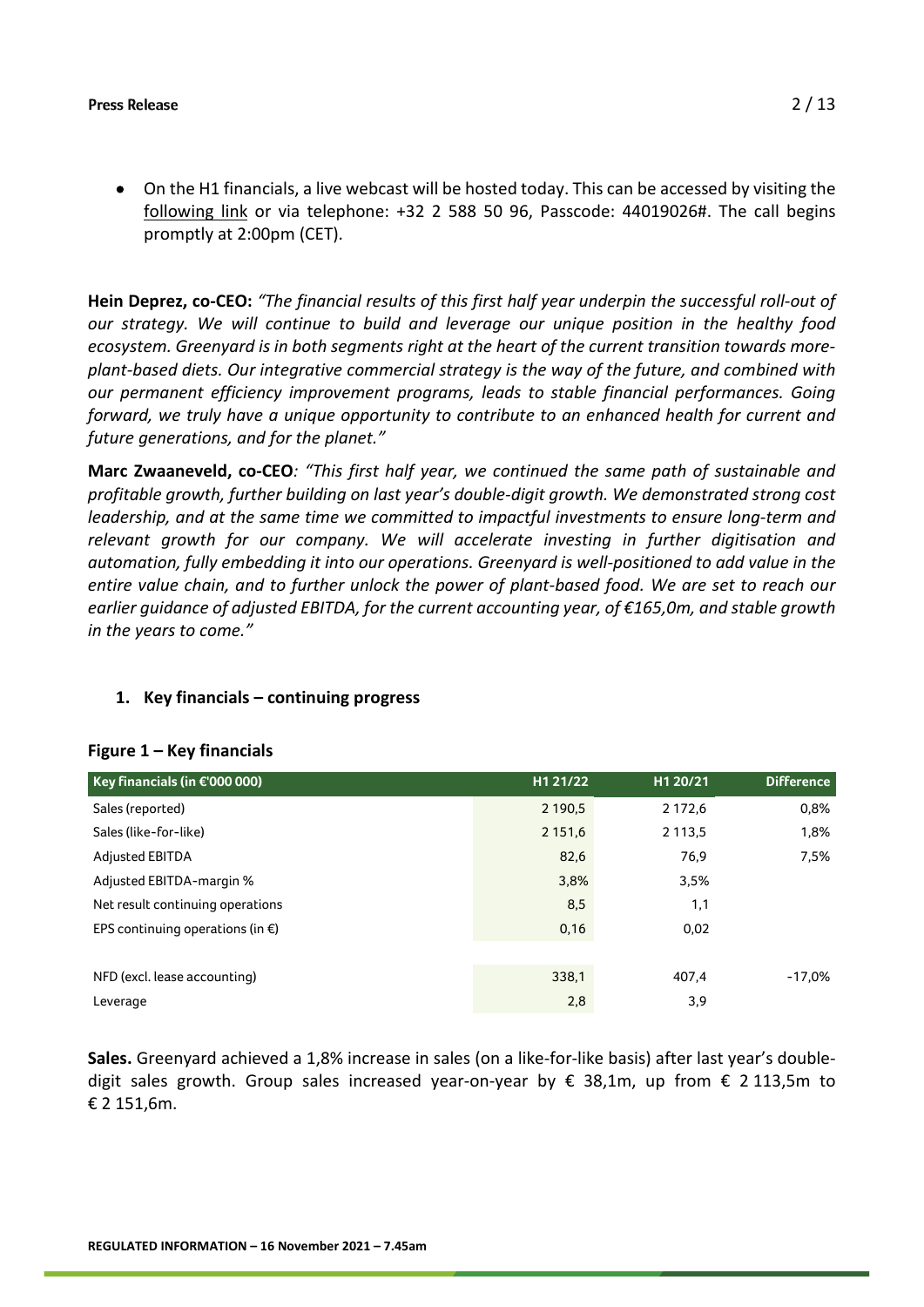#### Like-for-like sales



**Adjusted EBITDA.** As a result of growth in sales, particularly arising from integrated customer relationships, and a continued focus on profit improvement initiatives, the adjusted EBITDA increased beyond the level of sales growth by 7,5%, up from € 76,9m to € 82,6m. Consequently, the adjusted EBITDA margin increased from 3,5% in the same period last year to 3,8% for the first six months of the financial year.



**EBIT.** EBIT amounts to  $\epsilon$  32,0m, indicating an improvement of  $\epsilon$  4,9m compared with the same period last year, driven by the increase in adjusted EBITDA, while depreciation and amortisation are slightly above the level of the first six months of last year (+ $\epsilon$  0,8m) following an increased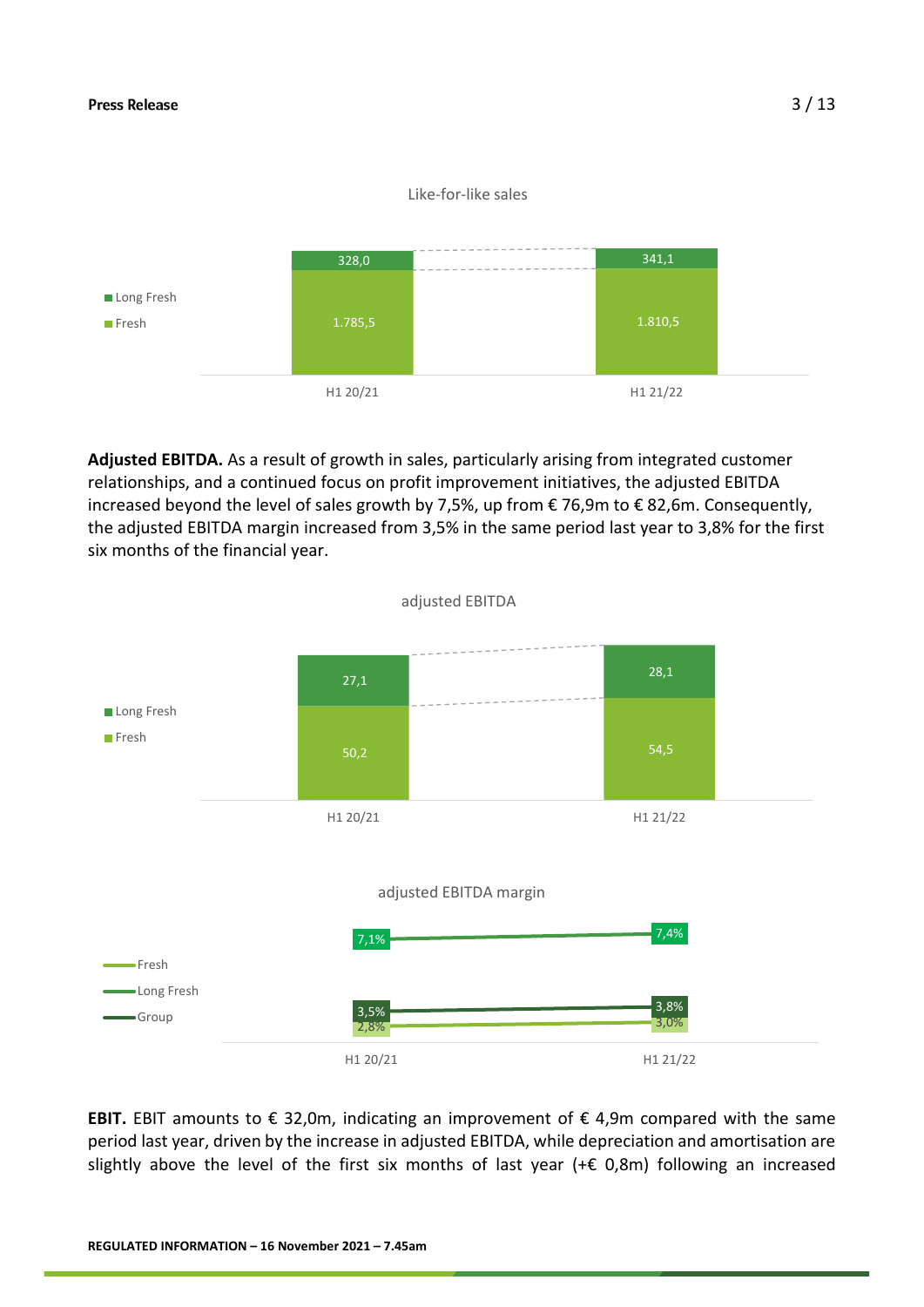investment level. Net adjustments are almost 'nil' i.e. limited reorganisation and claim costs are compensated by the gain on disposals as well this year as in the first half of previous financial year.

**Net result.** Greenyard reports a net result from continuing operations of € 8,5m for the first half of the financial year, compared to  $\epsilon$  1,1m for the same period last year. In addition to a higher EBIT, interest expenses have been considerably reduced (-€ 6,2m) as interest margins decreased because of the refinancing at the end of last accounting year and decreasing debt levels. However, income taxes have increased in line with the increase of profit before tax and depleted carried forward tax losses in some entities.

**Leverage**. Excluding lease accounting and in line with the definitions in Greenyard's credit facilities, net financial debt (NFD) was significantly reduced by € 69,3m compared to September 2020, to € 338,1m on 30 September 2021. This translates into a leverage of 2,8x, down from 3,9x in September 2020. Apart from the higher operational cash generation, the improvement is driven by the successful execution of a capital increase in March 2021 and non-core disposals of Greenyard Prepared Netherlands and Bardsley Fruit Enterprises in July 2021. These steps accelerated Greenyard's deleveraging path towards a sustainable leverage between 2,0x and 2,5x, with around 2,5x already achievable by March 2022.



### **CAPEX**. In H1, we have committed  $\epsilon$  36,4m of the  $\epsilon$  60,0m group capex program in the current accounting year.

This includes the next step in the roll-out of ERP/Infor, automation of packing and sorting lines and additional ripening and assembly capacity in the Fresh segment, with a new 'state-of-the-art' citrus sorting line in the Ridderkerk DC as the main project go-live.

In the Long Fresh segment the planned investments comprise a packing line, mixing and light coating line, sorting line and freezing tunnel, with packing automation in Poland and a new engine room in France with 100% heat recovery being the main project go-lives.

However, the capex paid amounting to € 23,9m in H1, is slightly delayed a.o. due to focus on the operational business. There will be a capex catch-up towards the end of the accounting year.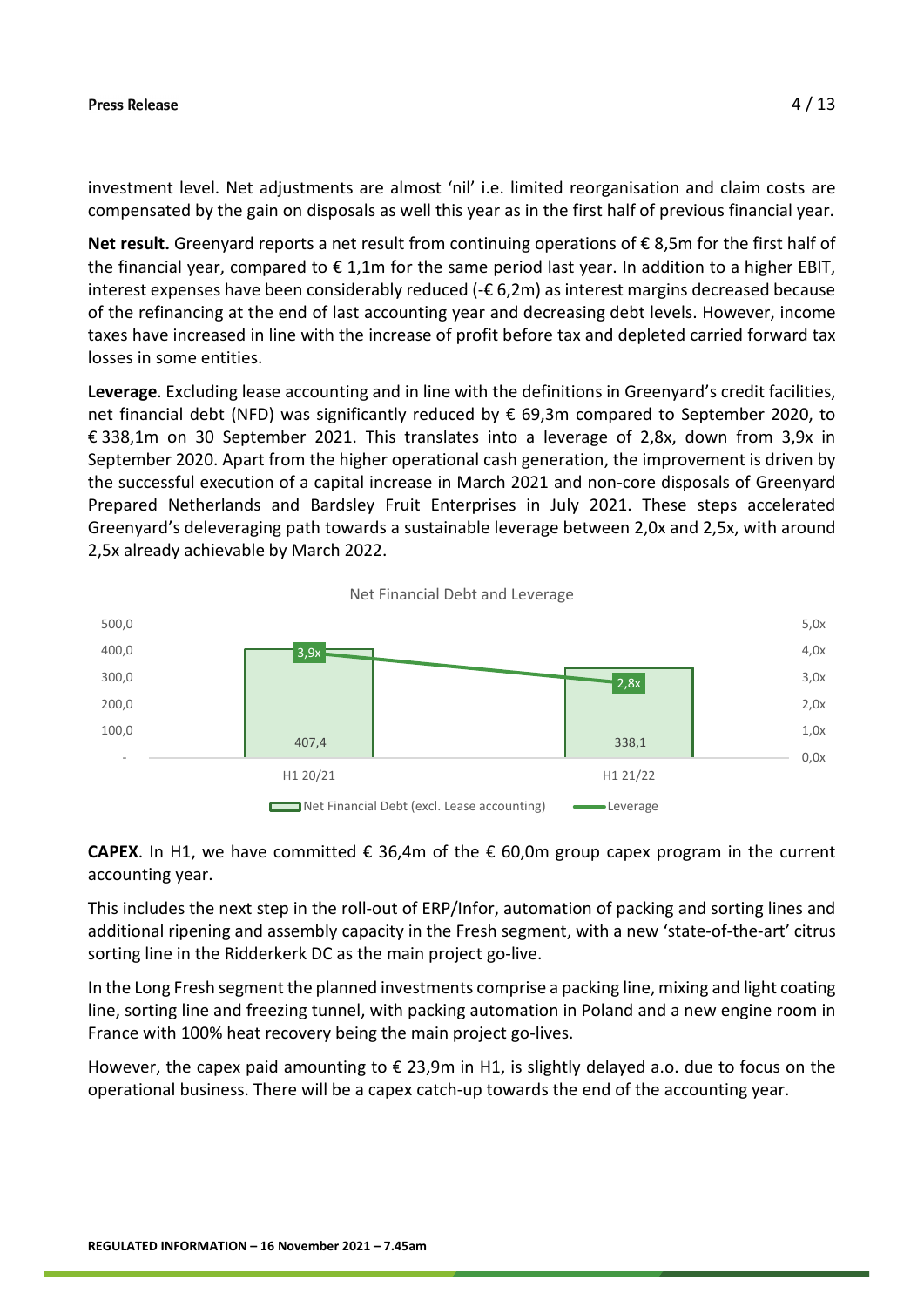#### **By segment**

#### **1 – Fresh**

### **Figure 2 – Evolution in sales and adjusted EBITDA**

| Key segment figures - FRESH |          |          |                   |  |
|-----------------------------|----------|----------|-------------------|--|
| in €'000 000                | H1 21/22 | H1 20/21 | <b>Difference</b> |  |
| Sales (reported)            | 1811,8   | 1792.2   | 1,1%              |  |
| Sales (like-for-like)       | 1810,5   | 1785,5   | 1,4%              |  |
| <b>Adjusted EBITDA</b>      | 54,5     | 50,2     | 8,6%              |  |
| Adjusted EBITDA-margin %    | 3,0%     | 2,8%     |                   |  |

The Fresh segment achieved a sales growth of 1,4% on a like-for-like basis (or 1,1% on reported basis), generating an additional € 24,9m in sales in the first six months of the financial year. The sales increase was mainly attributable to an expansion of the product and service offering within the integrated customer relationships which continues the growth path after the double-digit growth realised last year and which currently represents 74% of sales of the Fresh segment.

The adjusted EBITDA increased by  $\epsilon$  4,3m over the same period in the previous year, up by 8,6%, a considerable uptick resulting in a margin improvement of 21bps. Besides the stable and profitable growth with long term integrated customer relationships, a continued focus on profit improvement initiatives in sourcing, transport and operational efficiency is driving this margin improvement. The growing share of sales in the Fresh segment earned from long-term integrated customer relationships results in a robust adjusted EBITDA margin with reduced volatility.

## **2 – Long Fresh**

#### **Figure 3 – Evolution in sales and adjusted EBITDA**

| Key segment figures - LONG FRESH |          |          |                   |  |
|----------------------------------|----------|----------|-------------------|--|
| $\ln 6000000$                    | H1 21/22 | H1 20/21 | <b>Difference</b> |  |
| Sales (reported)                 | 378,7    | 380,4    | $-0.4%$           |  |
| Sales (like-for-like)            | 341,1    | 328,0    | 4,0%              |  |
| <b>Adjusted EBITDA</b>           | 28,1     | 27,1     | 3,5%              |  |
| Adjusted EBITDA-margin %         | 7,4%     | 7.1%     |                   |  |

Sales in the Long Fresh segment have increased by  $\epsilon$  13,2m, compared with the same period last year, a 4,0% increase on a like-for-like basis (or -0,4% on a reported basis). The sales are growing steadily, due to a partial revival of food service (from 13% to 17% of Long Fresh sales), further growth with higher-end convenience and fruit categories and additional business unlocked by convenience investments. Nevertheless, sales in the UK were slowed down due to important post-Covid disruptions in the economy, and more specifically within supply chains.

Adjusted EBITDA increased by 3,5% versus the same period last year. Moreover, the adjusted EBITDA margin improved by 29bps to the level of 7,4%, thanks to the continued focus on operating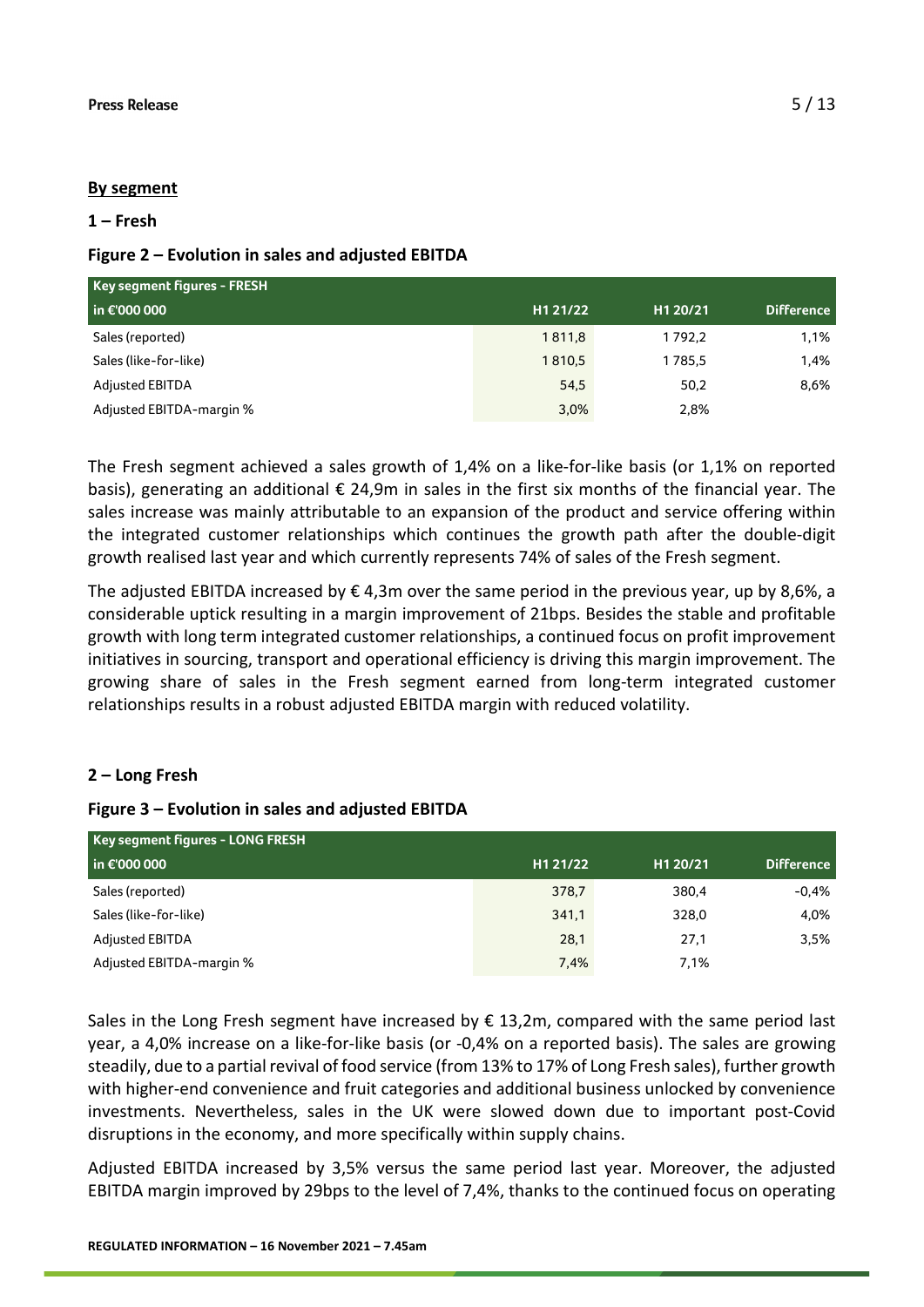efficiency, which was helped by better vegetable crop availability and leading to higher production volumes, despite some shortages in certain fruit categories.

### **Net finance income/(costs)**

### **Figure 4 – Net finance income/(costs)**

| Net finance income/cost (-)              | H1 21/22 | H1 20/21 |
|------------------------------------------|----------|----------|
|                                          | €'000    | €'000    |
| Interest expense                         | $-15870$ | $-22025$ |
| Interest income                          | 61       | 121      |
| Foreign exchange gains/losses (-)        | $-1258$  | $-789$   |
| Bank and other financial income/cost (-) | $-782$   | $-789$   |
| <b>Other finance result</b>              | $-2039$  | $-1572$  |
| <b>TOTAL</b>                             | $-17848$ | $-23476$ |

Net finance cost decreased by - $\epsilon$  5,6m to  $\epsilon$  17,8m for the first half of the accounting year. This is driven by a considerable reduction in interest expenses, thanks to decreased interest margins following the refinancing in March 2021 and lower leverage levels, combined with decreasing debt usage.

#### **Income taxes**

#### **Figure 5 – Income taxes**

| Income tax expense (-)/income                                                       | H1 21/22 | H1 20/21 |
|-------------------------------------------------------------------------------------|----------|----------|
|                                                                                     | €'000    | €'000    |
| Current tax on profits for the year                                                 | $-7778$  | $-5216$  |
| Adjustments in respect of prior years                                               | $-285$   | 227      |
| <b>Current tax</b>                                                                  | $-8064$  | -4 989   |
|                                                                                     |          |          |
| Origination and reversal (-) of temporary differences                               | 2 7 5 5  | 314      |
| Recognition and reversal (-) Deferred tax assets on tax losses and forfeited losses | $-393$   | 2 1 4 7  |
| Deferred tax                                                                        | 2 3 6 3  | 2461     |
| <b>TOTAL</b>                                                                        | $-5701$  | $-2528$  |

The current tax for the first half of the accounting year increased by  $\epsilon$  3,2m compared to the first six months of prior year. The difference is predominantly driven by increased profit before tax in a number of jurisdictions. A net deferred tax profit was included in the income statement mainly as a result of the recognition of additional deferred tax assets on timing differences while, in the prior year, deferred taxes on tax losses carried forward were the main driver.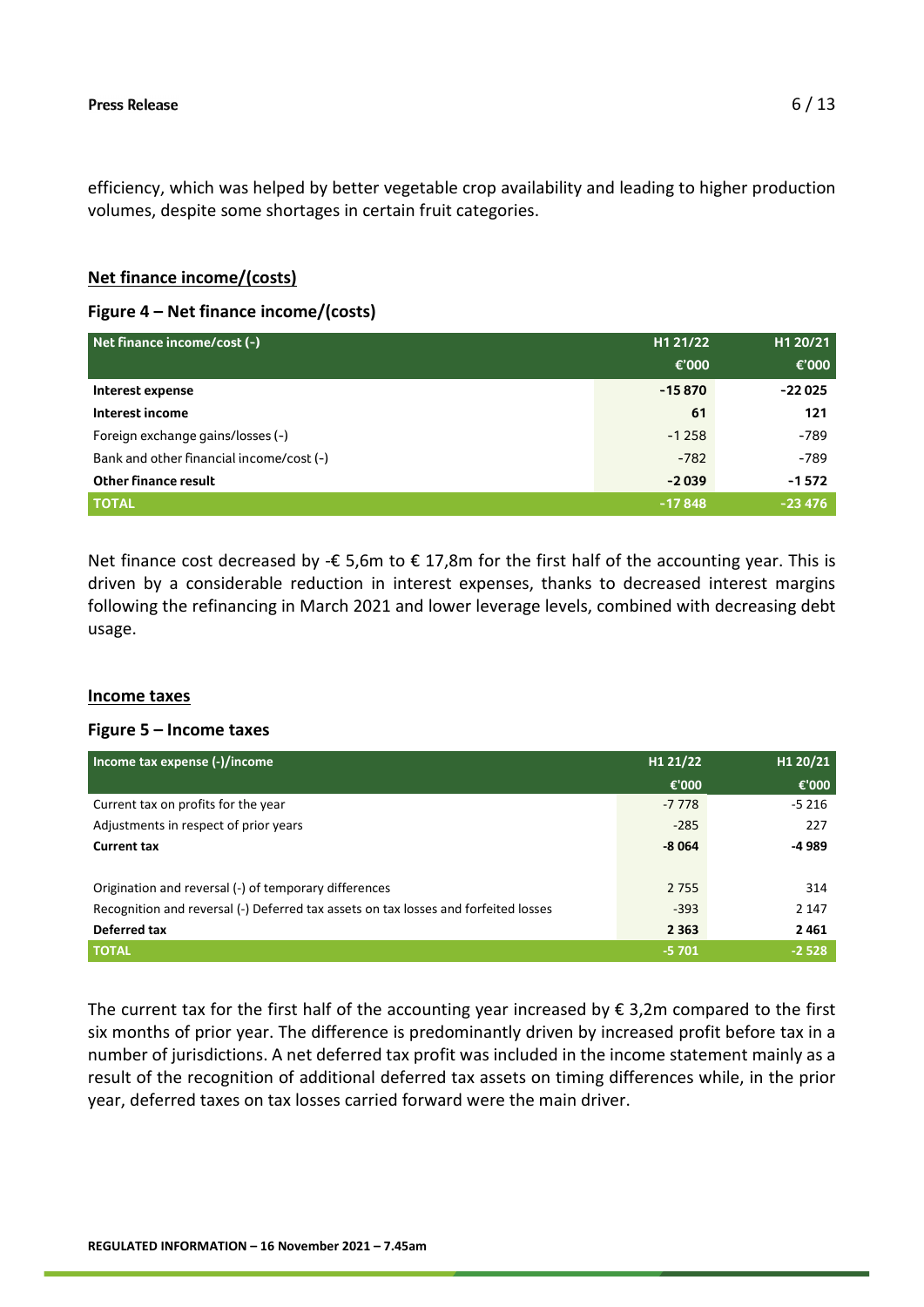# **Cash flow**

# **Figure 6 – Cash flow statement for the six-month period ending 30 September 2021**

| <b>Consolidated statement of cash flows</b><br><b>Note</b>                      | H1 21/22 | H1 20/21 |
|---------------------------------------------------------------------------------|----------|----------|
|                                                                                 | €'000    | €'000    |
| CASH, CASH EQUIVALENTS AND BANK OVERDRAFTS, OPENING BALANCE                     | 79 341   | 131 631  |
| <b>CASH FLOW FROM OPERATING ACTIVITIES (A)</b>                                  | 35013    | 69 620   |
| <b>EBIT from continuing operations</b>                                          | 32044    | 27 106   |
| <b>EBIT from discontinued operations</b>                                        |          |          |
| Income taxes paid                                                               | $-4147$  | $-1928$  |
| Adjustments                                                                     | 48 25 2  | 46310    |
| Amortisation of intangible assets                                               | 10391    | 9963     |
| Depreciation of property, plant & equipment and right-of-use assets             | 39 4 48  | 39081    |
| Impairment on property, plant & equipment                                       | 216      |          |
| Write-off on stock/trade receivables                                            | 1084     | 785      |
| Increase/decrease (-) in provisions and employee benefit liabilities            | $-437$   | 155      |
| Gain (-)/loss on disposal of property, plant & equipment                        | $-297$   | $-975$   |
| Result on change in control of subsidiaries and equity accounted<br>investments | $-2715$  | $-3014$  |
| Share based payments and other                                                  | 705      | 482      |
| Share of profit/loss (-) of equity accounted investments                        | $-141$   | $-168$   |
| Increase (-) /decrease in working capital                                       | $-41135$ | $-1868$  |
| Increase (-)/decrease in inventories                                            | $-71213$ | $-70851$ |
| Increase (-)/decrease in trade and other receivables                            | 69893    | 62 171   |
| Increase/decrease (-) in trade and other payables                               | $-39815$ | 6812     |
| <b>CASH FLOW FROM INVESTING ACTIVITIES (B)</b>                                  | $-3723$  | $-15891$ |
| Acquisitions (-)                                                                | $-23922$ | $-21632$ |
| Acquisition of intangible assets and property, plant & equipment                | $-23890$ | $-21632$ |
| Acquisition of subsidiaries                                                     | $-32$    |          |
| <b>Disposals</b>                                                                | 20 199   | 5742     |
| Disposal of intangible assets and property, plant & equipment                   | 826      | 905      |
| Disposal of subsidiaries<br>4.2.                                                | 19 3 73  | 4836     |
| <b>CASH FLOW FROM FINANCING ACTIVITIES (C)</b>                                  | $-24921$ | $-60121$ |
| Capital increase, net of transaction costs                                      | -4       |          |
| Dividend payment                                                                |          |          |
| Acquisition treasury shares                                                     | -1134    |          |
| Proceeds from borrowings, net of transaction costs                              | 12074    |          |
| Repayment of borrowings                                                         | $-5357$  | -24 857  |
| Payment of principal portion of lease liabilities                               | $-15737$ | $-14436$ |
| Net interests paid                                                              | $-13220$ | $-20000$ |
|                                                                                 |          |          |
|                                                                                 |          |          |
| Other financial expenses<br>Transfer from restricted cash                       | $-1543$  | $-828$   |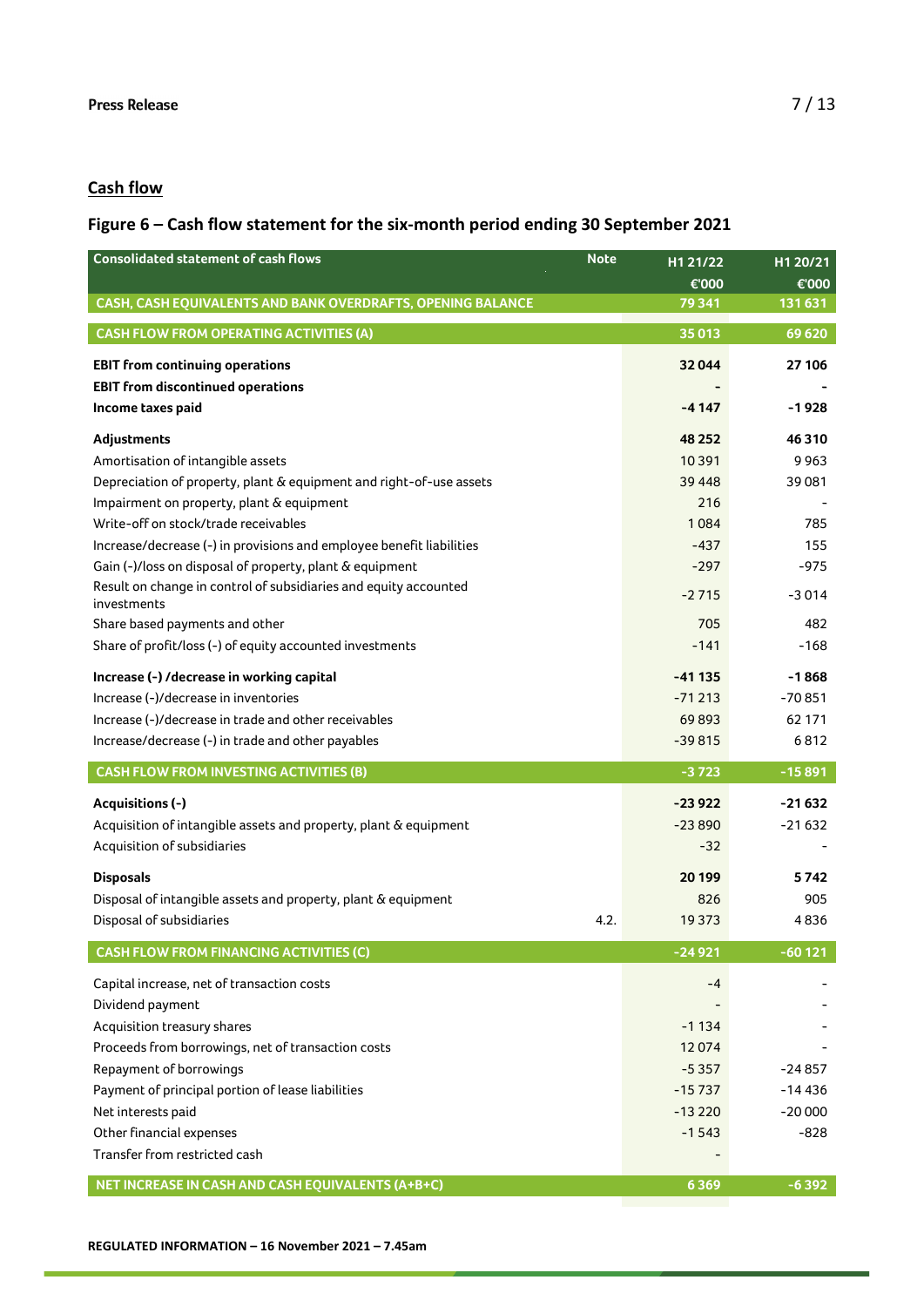| Effect of exchange rate fluctuations                        | $-134$ | -337    |
|-------------------------------------------------------------|--------|---------|
| CASH, CASH EOUIVALENTS AND BANK OVERDRAFTS, CLOSING BALANCE | 85 575 | 124 902 |
| Of which:                                                   |        |         |
| Cash and cash equivalents                                   | 86 117 | 126 296 |
| <b>Bank overdrafts</b>                                      | 542    | 1394    |

Key elements:

- Excluding working capital, cash flow from operating activities increased from  $\epsilon$  71,5m to € 76,1m, driven by the improvement of EBIT from continuing operations by € 4,9m, partially offset by income taxes paid increasing by  $\epsilon$  2,2m.
- Working capital amounted to - $\epsilon$  41,1m as compared to - $\epsilon$  1,9m last year. In the first half of prior year, Greenyard was able to mitigate its seasonal inventory build-up effect in Long Fresh thanks to active working capital management and strengthening of its financial position. The step-up in current year is still important but less prominent.
- Cash flow from investment activities is - $\epsilon$  3,7m, as compared to - $\epsilon$  15,9m last year, as a result of disposal proceeds of Greenyard Prepared Netherlands and Bardsley Fruit Enterprises (for € 19,4m combined, net of deal costs). Capex investments are € 2,3m above last year and in line with our € 60,0m annual investment program with limited backlog.
- Cash flow from financing activities amounted to  $\text{-}€$  24,9m as compared to  $\text{-}€$  60,1m last year, resulting largely from a more stable financing and reduced interests paid. Moreover, this year a € 15,0m bank repayment is only due at year-end, while in the first half of last year we had a semi-annual term loan repayment and a gradual repayment of the then outstanding accordion facilities. In H1 of this year,  $\epsilon$  1,1m has been paid for the acquisition of Treasury shares.

#### **Outlook statement**

Based on current projections and forecasts, both the Board and management believe that Greenyard remains well positioned to deliver profitable growth and unlock the potential of the business combination in the future. Despite global inflationary pressure, Greenyard reconfirms its guidance for the adjusted EBITDA for the accounting year ending 31 March 2022 of € 165,0m and repeats its ambition for an adjusted EBITDA of € 190,0m by accounting year 2024/2025.

#### **Subsequent events**

There are no events subsequent to the balance sheet date which have a major impact on the further evolution of the company.

#### **Changes in consolidation perimeter**

The parent company of the Group is Greenyard NV, Sint-Katelijne-Waver, Belgium. The subsidiaries, associates, joint ventures and investments recorded at cost of the Group as per 30 September 2021 are the same as presented in the annual report as per 31 March 2021, apart from:

• Greenyard Prepared Netherlands, for a consideration of  $\epsilon$  17,0m. After deduction of transaction related expenses, a loss was accounted for on this transaction ad  $\epsilon$  0,2m.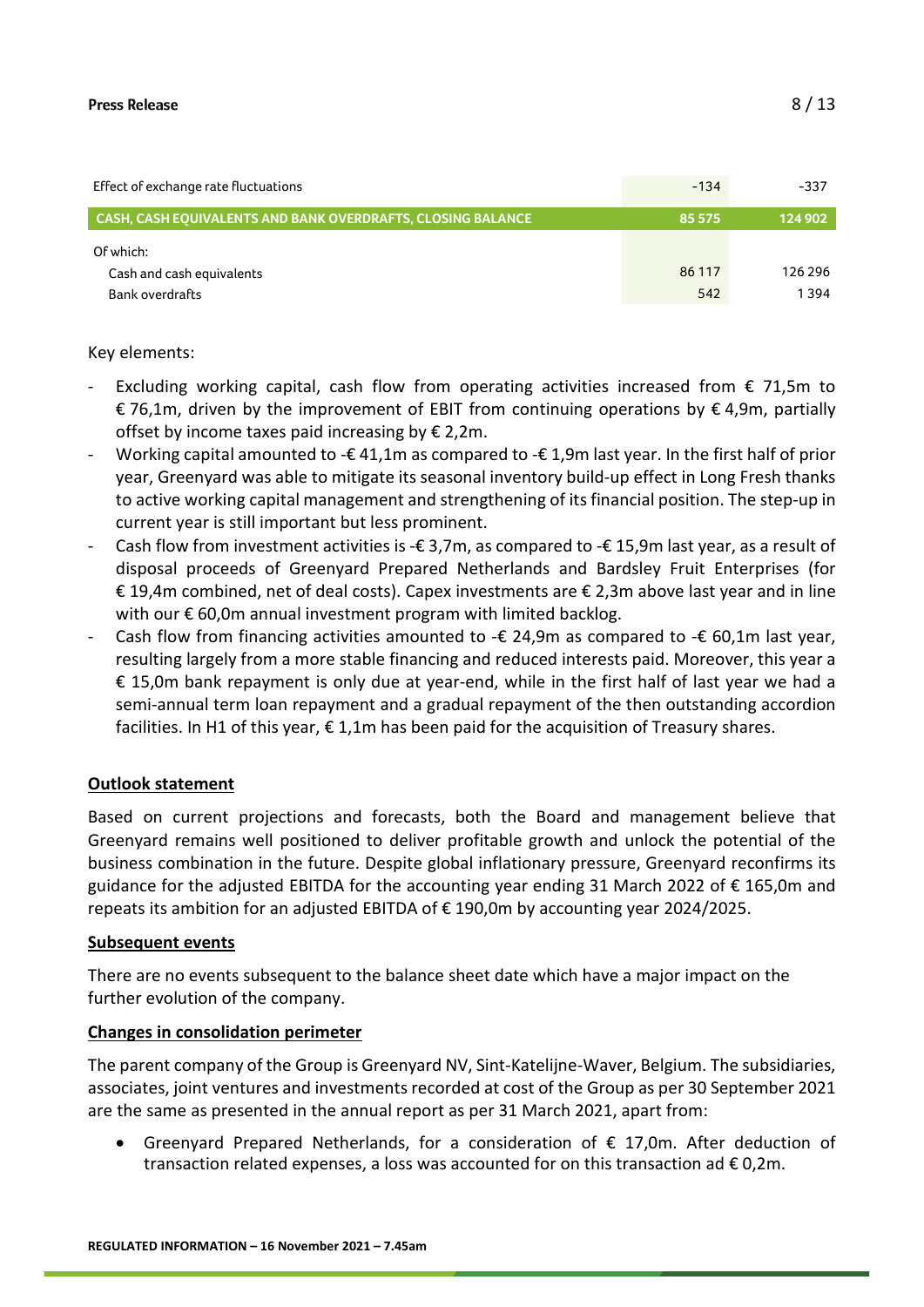• Bardsley Fruit Enterprises, for a consideration of £ 4,2m. After deduction of transaction related expenses, a gain was realised for an amount of  $\epsilon$  3,0m.

#### **Declaration of the statutory auditor**

The statutory auditor has completed the limited review, for which we refer to the half year financial report.

\*\*\*

#### **For additional information, please contact Greenyard NV:**

| Dennis Duinslaeger, Investor Relations & Treasury | <b>Cedric Pauwels, Communications Director</b> |
|---------------------------------------------------|------------------------------------------------|
| Director                                          |                                                |
| T +32 15 32 42 49                                 | T +32 15 32 42 00                              |
| dennis.duinslaeger@greenyard.group                | cedric.pauwels@greenyard.group                 |
|                                                   |                                                |

#### **Disclaimer**

This press release may contain forward-looking statements. Such statements reflect the current views of management regarding future events, and involve known and unknown risks, uncertainties and other factors that may cause actual results to be materially different from any future results, performance or achievements expressed or implied by such forward-looking statements. Greenyard is providing the information in this press release as of this date and does not undertake any obligation to update any forward-looking statements contained in this press release in light of new information, future events or otherwise, unless as required by applicable law. Greenyard disclaims any liability for statements made or published by third parties (including any employees who are not explicitly mandated by Greenyard) and does not undertake any obligation to correct inaccurate data, information, conclusions or opinions published by third parties in relation to this or any other press release issued by Greenyard.

#### **About Greenyard**

**Greenyard** (Euronext Brussels: GREEN) is a global market leader in fresh, frozen and prepared fruit and vegetables, flowers and plants. Counting Europe's leading retailers amongst its customer base, Greenyard offers efficient and sustainable solutions to customers and suppliers through best-in-class products, market leading innovation, operational excellence and outstanding service.

Our vision is to make lives healthier by helping people enjoy fruit and vegetables at any moment, easily, quickly and pleasurably, whilst fostering nature.

With around 9.000 employees operating in 19 countries worldwide, Greenyard identifies its people, and customer and supplier relationships, as the key assets which enable it to deliver goods and services worth around €4,4 billion per annum.

#### **[www.greenyard.group](http://www.greenyard.group/)**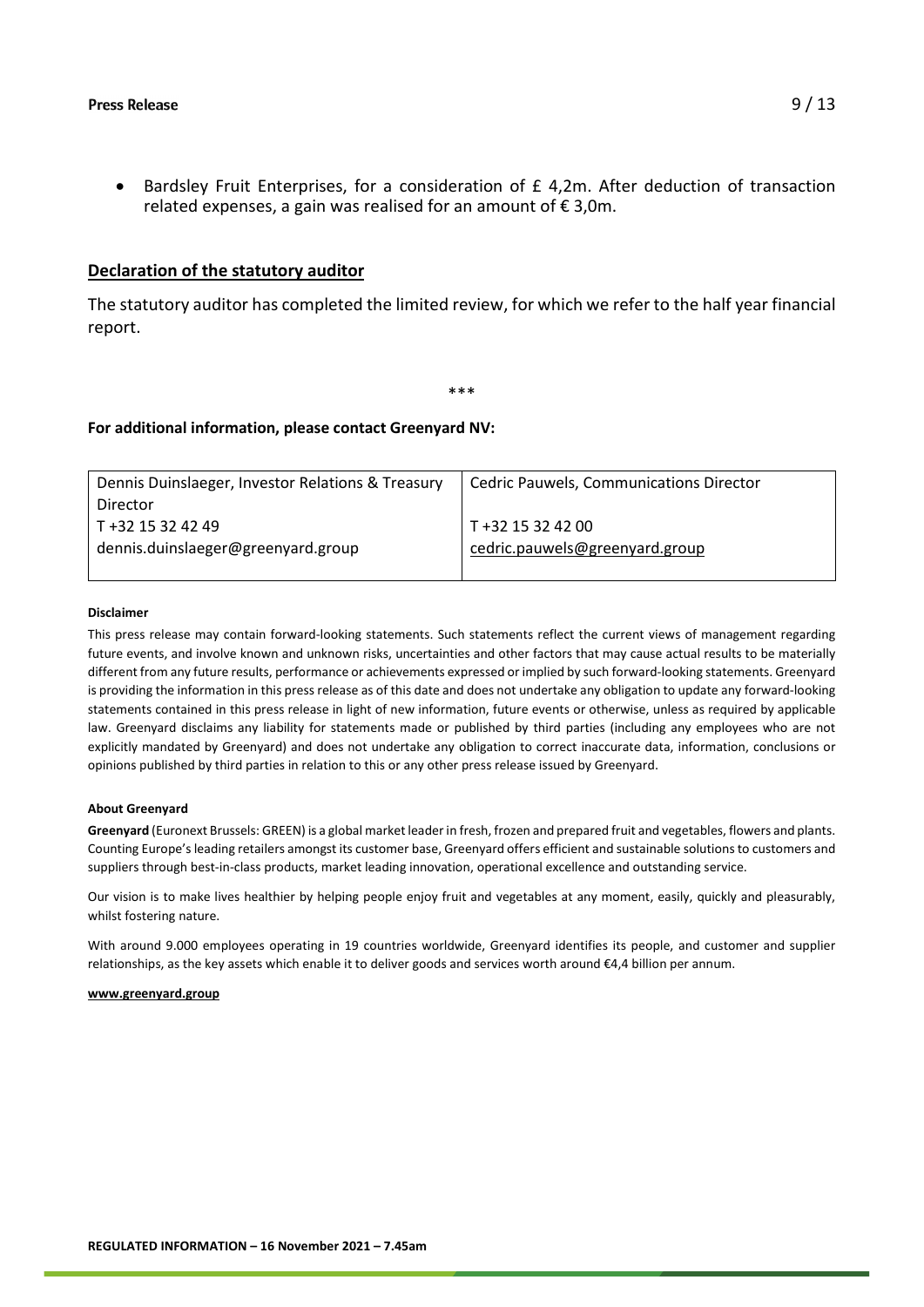| <b>CAPEX</b>                                          | Capital expenditures                                                                                                                                                                                                                                                                                                                                                                                                                                                                                                                                                                                                                                                                     |
|-------------------------------------------------------|------------------------------------------------------------------------------------------------------------------------------------------------------------------------------------------------------------------------------------------------------------------------------------------------------------------------------------------------------------------------------------------------------------------------------------------------------------------------------------------------------------------------------------------------------------------------------------------------------------------------------------------------------------------------------------------|
| EBIT                                                  | Operating result                                                                                                                                                                                                                                                                                                                                                                                                                                                                                                                                                                                                                                                                         |
| <b>EPS</b>                                            | Earnings per share                                                                                                                                                                                                                                                                                                                                                                                                                                                                                                                                                                                                                                                                       |
| <b>IRS</b>                                            | Interest rate swap                                                                                                                                                                                                                                                                                                                                                                                                                                                                                                                                                                                                                                                                       |
| Liquidity                                             | Current assets (including assets classified as held for sale)/Current liabilities (including liabilities related<br>to assets classified as held for sale)                                                                                                                                                                                                                                                                                                                                                                                                                                                                                                                               |
| Leverage                                              | NFD (for leverage) / LTM adjusted EBITDA (for leverage)                                                                                                                                                                                                                                                                                                                                                                                                                                                                                                                                                                                                                                  |
| Net financial debt<br>(NFD)                           | Interest-bearing debt (at nominal value) after the impact of lease accounting (IFRS 16), less<br>derivatives, bank deposits, cash and cash equivalents and restricted cash                                                                                                                                                                                                                                                                                                                                                                                                                                                                                                               |
| Net financial debt<br>(NFD) excl. lease<br>accounting | Interest-bearing debt (at nominal value) before the impact of lease accounting (IFRS 16), less<br>derivatives, bank deposits, cash and cash equivalents and restricted cash                                                                                                                                                                                                                                                                                                                                                                                                                                                                                                              |
| NFD (for leverage)                                    | Net financial debt (NFD) excl. lease accounting                                                                                                                                                                                                                                                                                                                                                                                                                                                                                                                                                                                                                                          |
| Net result                                            | Profit/loss (-) for the period                                                                                                                                                                                                                                                                                                                                                                                                                                                                                                                                                                                                                                                           |
| Adjusting items                                       | Adjusting items are one-off expenses and income that in management's judgement need to be<br>disclosed by virtue of their size or incidence. Such items are included in the consolidated income<br>statement in their relevant cost category, but separately disclosed in the chapter Key financial<br>information reconciling EBIT to adjusted EBITDA. Transactions which may give rise to adjusting items<br>are principally restructuring and reorganisation activities, impairments, disposal of assets and<br>investments, claims, IFRS 3 acquisition accounting and merger & acquisition projects and the effect of<br>the accelerated repayment of certain financial indebtedness |
| <b>Adjusted EBITDA</b>                                | EBIT corrected for depreciation, amortisation and impairments excluding adjusting items, excluding<br>EBIT corrected for depreciation, amortisation and impairments from minor divested operations (not<br>within the scope of IFRS 5)                                                                                                                                                                                                                                                                                                                                                                                                                                                   |
| <b>LTM</b>                                            | Last twelve months                                                                                                                                                                                                                                                                                                                                                                                                                                                                                                                                                                                                                                                                       |
| LTM adjusted EBITDA                                   | Last twelve months adjusted EBITDA, corrected for acquisitions and disposals on a like-for-like basis                                                                                                                                                                                                                                                                                                                                                                                                                                                                                                                                                                                    |
| LTM adjusted EBITDA<br>(for leverage)                 | Last twelve months adjusted EBITDA, corrected for acquisitions and disposals on a like-for-like basis<br>and excluding the impact of lease accounting (IFRS 16)                                                                                                                                                                                                                                                                                                                                                                                                                                                                                                                          |
| Working capital                                       | Working capital is the sum of the inventories, trade and other receivables (non-current and current)<br>and trade and other payables (current). In this respect trade and other receivables are corrected for<br>long-term (financing) receivables and accrued interest income and trade and other payables exclude<br>accrued interest expenses and dividend payable.                                                                                                                                                                                                                                                                                                                   |
| Sales (like-for like)                                 | Reported sales of the period adjusted for disposals of subsidiaries                                                                                                                                                                                                                                                                                                                                                                                                                                                                                                                                                                                                                      |
| AY 21/22                                              | Accounting year ending 31 March 2022                                                                                                                                                                                                                                                                                                                                                                                                                                                                                                                                                                                                                                                     |
| AY 20/21                                              | Accounting year ended 31 March 2021                                                                                                                                                                                                                                                                                                                                                                                                                                                                                                                                                                                                                                                      |
| H1 21/22                                              | First half year of accounting year ending 31 March 2022                                                                                                                                                                                                                                                                                                                                                                                                                                                                                                                                                                                                                                  |
| H1 20/21                                              | First half year of accounting year ended 31 March 2021                                                                                                                                                                                                                                                                                                                                                                                                                                                                                                                                                                                                                                   |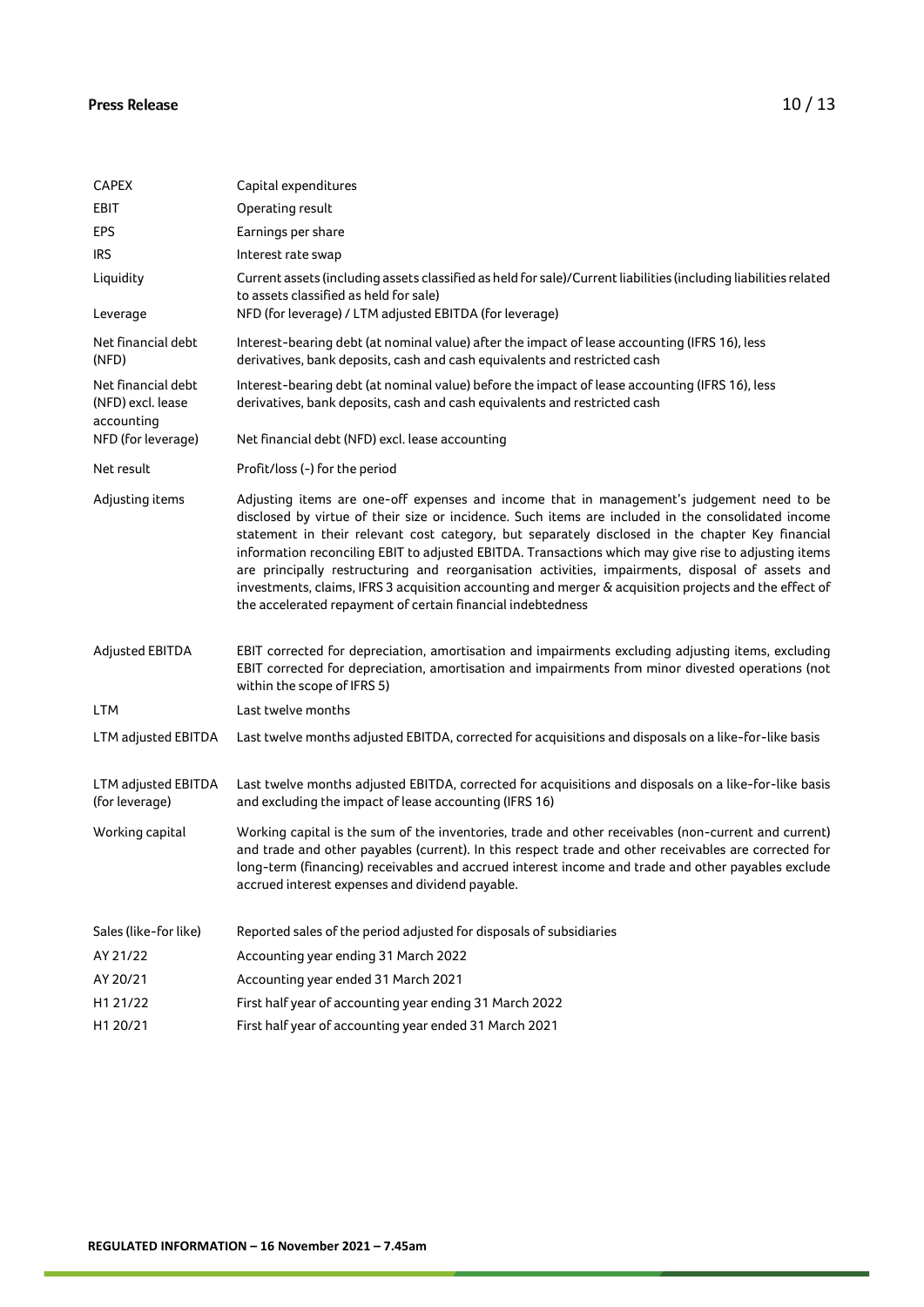#### **APPENDIX 1: Consolidated Income Statement**

| <b>Consolidated income statement</b>                        | <b>Note</b> | H1 21/22<br>€'000 | H1 20/21<br>€'000 |
|-------------------------------------------------------------|-------------|-------------------|-------------------|
| <b>CONTINUING OPERATIONS</b>                                |             |                   |                   |
| <b>Sales</b>                                                |             | 2 190 492         | 2 172 628         |
| Cost of sales                                               | 4.1.        | $-2041578$        | $-2028664$        |
| Gross profit/loss (-)                                       |             | 148 913           | 143 964           |
| Selling, marketing and distribution expenses                | 4.1.        | $-49210$          | $-47354$          |
| General and administrative expenses                         | 4.1.        | $-74994$          | $-76189$          |
| Impairment property, plant & equipment                      | 4.1.        | $-216$            |                   |
| Other operating income/expense (-)                          | 4.2.        | 7410              | 6517              |
| Share of profit/loss (-) of equity accounted investments    |             | 141               | 168               |
| <b>EBIT</b>                                                 |             | 32044             | 27 106            |
| Interest expense                                            | 4.3.        | $-15870$          | $-22025$          |
| Interest income                                             | 4.3.        | 61                | 121               |
| Other finance result                                        | 4.3.        | $-2039$           | $-1572$           |
| Net finance income/cost (-)                                 |             | $-17848$          | $-23476$          |
| Profit/loss (-) before income tax                           |             | 14 19 6           | 3630              |
| Income tax expense (-)/income                               | 4.4.        | $-5701$           | $-2528$           |
| Profit/loss (-) for the period from continuing operations   |             | 8 4 9 5           | 1 1 0 1           |
| <b>DISCONTINUED OPERATIONS</b>                              |             |                   |                   |
| Profit/loss (-) for the period from discontinued operations |             |                   |                   |
| <b>PROFIT/LOSS (-) FOR THE PERIOD</b>                       |             | 8 4 9 5           | 1 1 0 1           |
| Attributable to:                                            |             |                   |                   |
| The shareholders of the Group                               |             | 8 2 5 9           | 755               |
| Non-controlling interests                                   |             | 235               | 347               |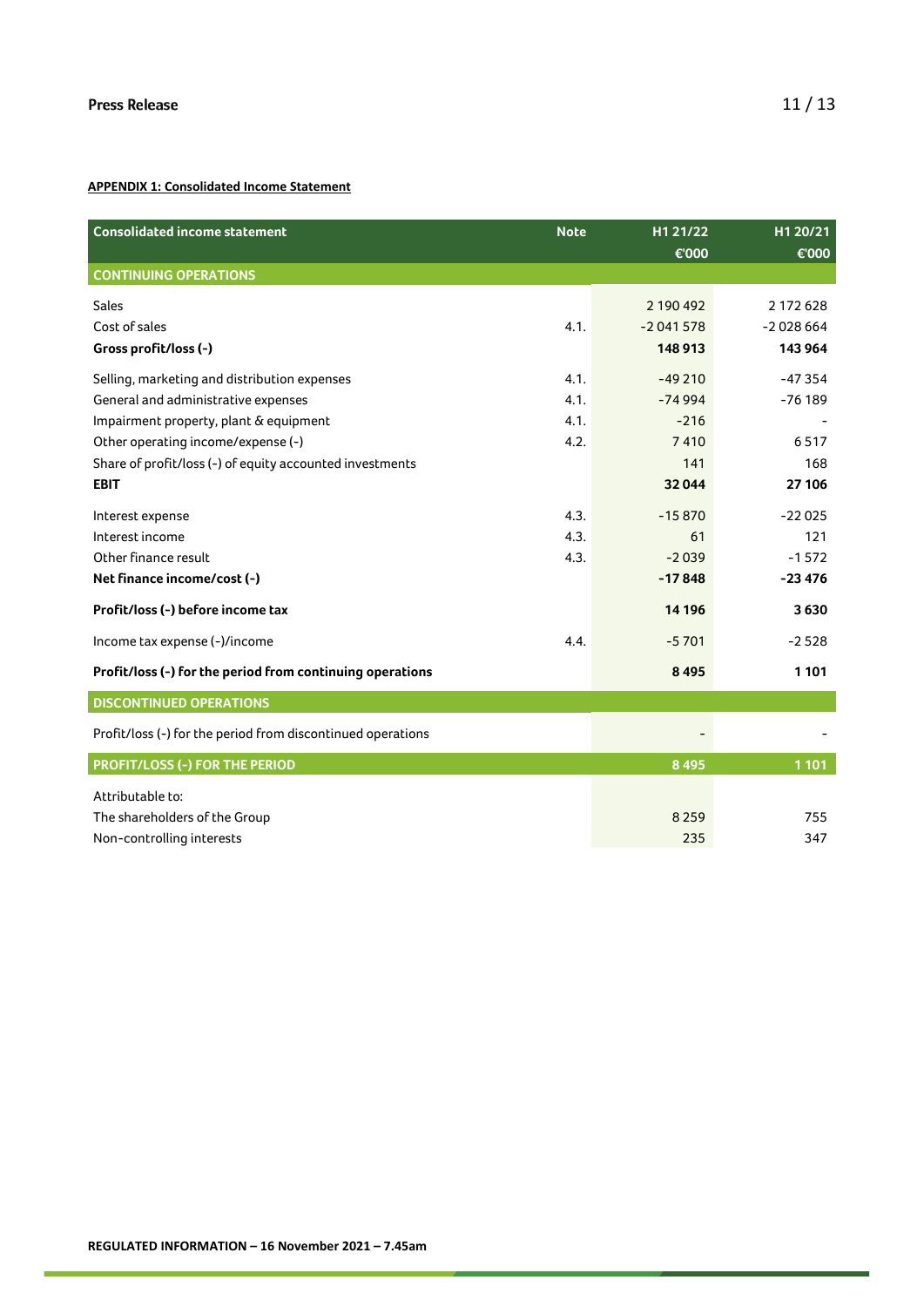#### **APPENDIX 2: Consolidated Statement of Financial Position**

| <b>Assets</b>                                 | <b>Note</b> | 30 September 2021 | 31 March 2021 |
|-----------------------------------------------|-------------|-------------------|---------------|
|                                               |             | €'000             | €'000         |
| <b>NON-CURRENT ASSETS</b>                     |             | 1218974           | 1 2 5 1 4 2   |
| Property, plant & equipment                   | 5.1.        | 310237            | 328738        |
| Goodwill                                      | 5.2.        | 477502            | 477504        |
| Other intangible assets                       | 5.3.        | 190 259           | 198797        |
| Right-of-use assets                           | 5.4.        | 212737            | 220 286       |
| Investments accounted for using equity method |             | 7855              | 7679          |
| Other financial assets                        |             | 3                 | 5             |
| Deferred tax assets                           |             | 18678             | 18061         |
| Trade and other receivables                   |             | 1703              | 4071          |
| <b>CURRENT ASSETS</b>                         |             | 673002            | 686 991       |
| Inventories                                   |             | 357722            | 309 447       |
| Trade and other receivables                   |             | 228 636           | 295 774       |
| Other financial assets                        |             | 527               | 519           |
| Cash and cash equivalents                     |             | 86 117            | 81 250        |
| <b>TOTAL ASSETS</b>                           |             | 1891977           | 1942133       |

| <b>Equity and liabilities</b>               | <b>Note</b> | 30 September 2021 | 31 March 2021 |
|---------------------------------------------|-------------|-------------------|---------------|
|                                             |             | €'000             | €'000         |
| <b>EQUITY</b>                               |             | 459801            | 451 118       |
| Issued capital                              |             | 337 692           | 337 696       |
| Share premium and other capital instruments |             | 317882            | 317882        |
| <b>Consolidated reserves</b>                | 5.5.        | $-204155$         | $-213177$     |
| Cumulative translation adjustments          |             | $-5522$           | $-6498$       |
| Non-controlling interests                   |             | 13 9 04           | 15 2 14       |
| <b>NON-CURRENT LIABILITIES</b>              |             | 542 535           | 553 972       |
| Employee benefit liabilities                |             | 18972             | 19 131        |
| Provisions                                  |             | 9856              | 10310         |
| Interest-bearing loans                      | 5.7.        | 276708            | 281 661       |
| Lease liabilities                           |             | 201 757           | 206 949       |
| Trade and other payables                    |             | 4217              | 3653          |
| Deferred tax liabilities                    |             | 31026             | 32 2 68       |
| <b>CURRENT LIABILITIES</b>                  |             | 889 640           | 937043        |
| Provisions                                  |             | 3664              | 4417          |
| Interest-bearing loans                      | 5.7.        | 141 601           | 132 131       |
| Lease liabilities                           |             | 27 633            | 28 4 9 6      |
| Other financial liabilities                 |             | 566               | 2 4 0 8       |
| Trade and other payables                    |             | 716 176           | 769591        |
| <b>TOTAL EOUITY AND LIABILITIES</b>         |             | 1891977           | 1942133       |